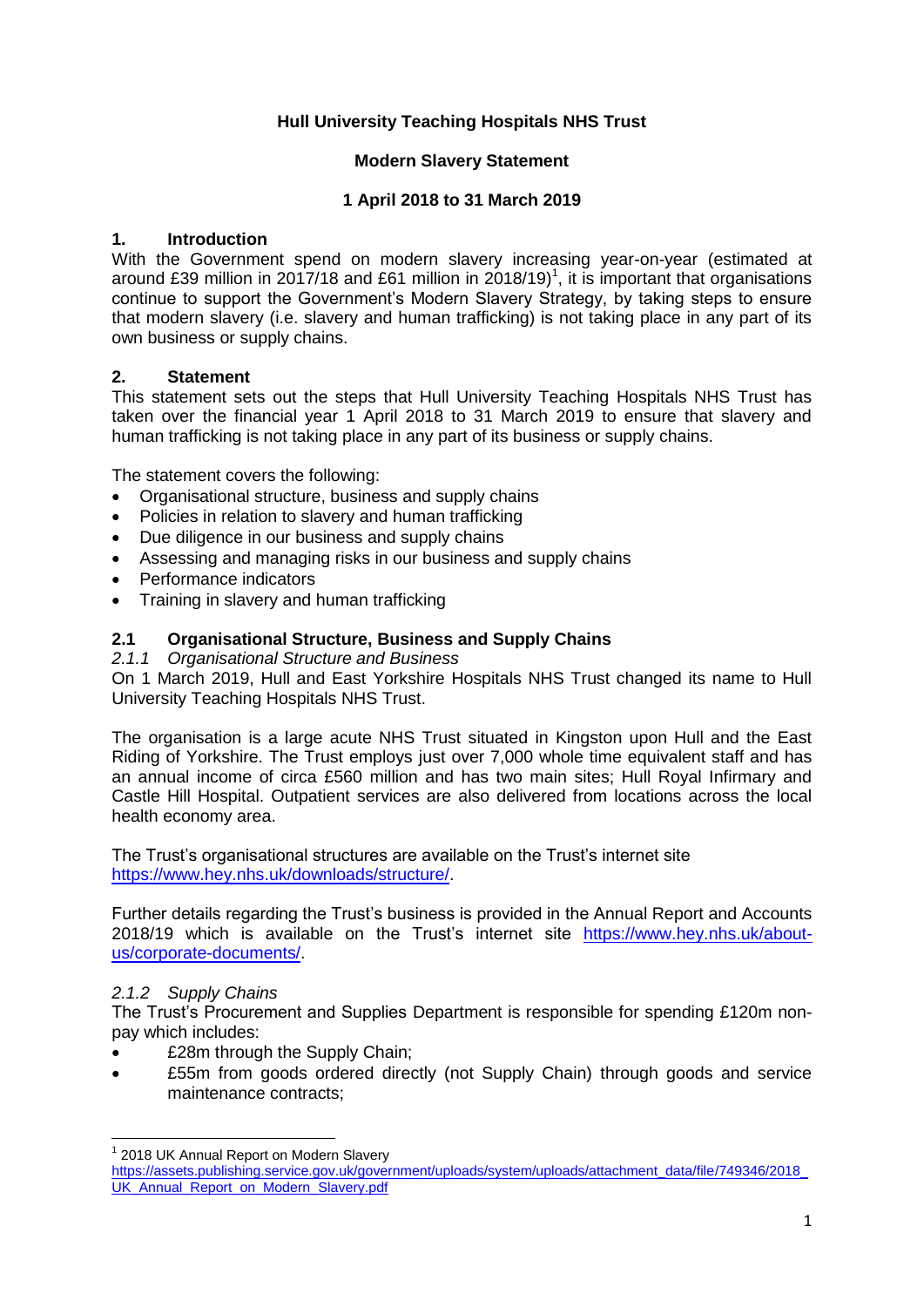£37m on other contracts, for example; car park and security, transport and all other service type contracts.

It must be noted that these figures are approximate and will fluctuate year on year.

# **2.2 Policies in Relation to Slavery and Human Trafficking**

As detailed in the Trust's previous Modern Slavery Statement (from 1 April 2017 to 31 March 2018), Trust policies are subject to a thorough consultation and ratification process with input from staff side and management representatives, prior to being published on the Trust's intranet site.

Trust policies are available to staff via the Trust's intranet and are available to the public through a Freedom of Information request. The Trust continues to be committed to reviewing policies on a regular basis and in line with changes to legislation.

The Trust has a number of internal policies and procedures in place (shown below) to help safeguard against modern slavery. The relevant departments will continue to review these as appropriate and ensure that modern slavery is referenced where appropriate.

# *2.2.1 General Policies*

# Raising Concerns at Work (Whistleblowing) Policy

The policy, which provides staff with information about how to raise concerns about dangerous or illegal activity in the Trust, was updated in August 2018 to include information regarding the Whistleblowers Support Scheme which the Trust is supporting. The scheme supports current and former NHS staff who are having difficulty finding employment as a result of raising concerns about safety, risk, malpractice or wrongdoing at work.

#### Risk Policy and Procedures

This policy was updated in September 2018. The policy sets out the arrangements in place to ensure that risk is managed in a systematic and co-ordinated way. All risks and issues are recorded on DATIX and categorised within the risk register as such (risk or issue).

#### Health and Safety at Work Policy

This policy states that contractors are expected to conform to the relevant health, safety and welfare statutory requirements including giving due attention to any Codes of Practice and / or appropriate Guidance Notes issued by the HSAC / HSE or other authoritative bodies. This includes the Trust's own safety policies and procedures.

#### *2.2.2 Recruitment Policies*

# Recruitment and Selection Policy (excluding Medical and Dental Staff)

This policy provides staff with the assurance that the Trust is devoted to preventing slavery and human trafficking in its corporate activities, this includes due diligence with regard to recruitment and selection, in which the Trust adheres to the National NHS Employment Checks Standards, which includes vigilant pre-employment screening.

#### Recruitment and Selection - Medical and Dental Consultant Staff

This policy is currently undergoing review and will be published in due course, following the consultation and ratification processes.

# Pre-Employment Checks Policy (incorporates Criminal Record Checking Policy)

This policy provides a framework for the effective management of pre-employment checks required for the appointment of employees and engagement of agency, volunteer and honorary staff. The policy provides further detail of the NHS Employment Checks Standards and confirms that no person shall commence employment or be engaged in a role without the required checks taking place.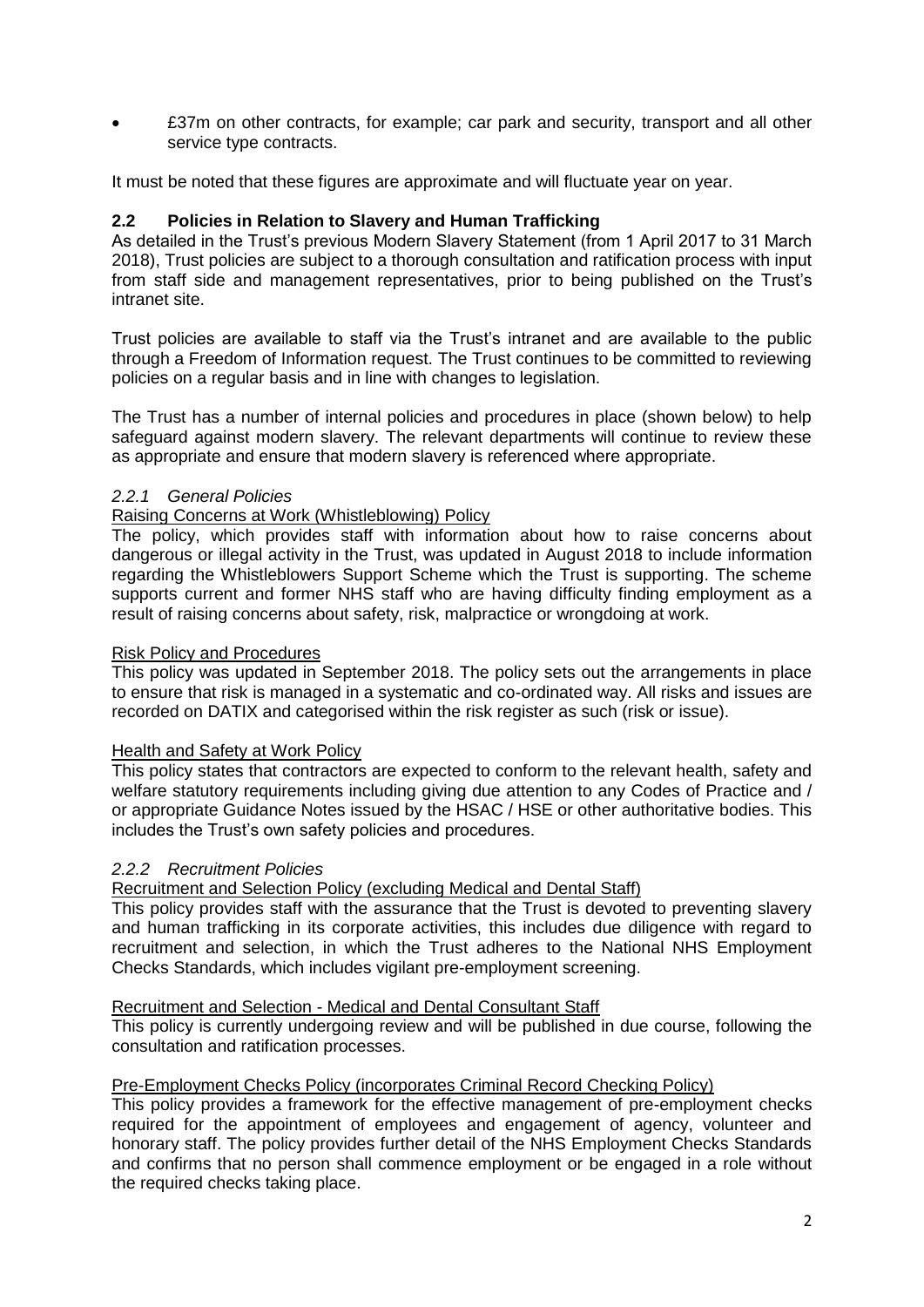#### Engaging Temporary Workers (Bank and Agency) Policy

This policy details the process for employing agency workers and reinforces that these individuals comply with the standard NHS Employment checks.

#### *2.2.3 Safeguarding Policies*

The Trust continues to publish a broad range of policies relating to safeguarding, which were detailed in the previous statement. In addition to these, the Trust's Modern Slavery intranet page includes a number of factsheets on the following:

- Child slavery
- Domestic servitude
- Sexual exploitation
- Forced labour
- Forced marriage
- Forced marriage
- Modern slavery guidance
- National referral mechanism
- Modern slavery pathway

# **2.3 Due Diligence Processes in the Trust's Business and Supply Chains**

#### *2.3.1 Business*

The Trust continues to be committed to preventing slavery and human trafficking in its corporate activities, and to ensuring that its supply chains are free from slavery and human trafficking. The Trust also has a responsibility to ensure that workers are not being exploited, that they are safe and that relevant employment (working hours etc.), health and safety, human rights laws and international standards are adhered to.

All employees; staff transferred into the Trust; doctors in training; volunteers (including students and trainees on work experience placement); agency staff, contracted out staff and other people accessing the Trust in an official capacity, e.g. those involved in the Patient Advocacy and Liaison Service (PALS), and those subject to an honorary contract, are subject to the necessary pre-employment checks in line with the NHS Employment Checks Standards, which verifies that an individual meets the preconditions of the role they are applying for.

All active agencies who supply ODP's and Nurses to the Trust are asked to provide assurance that they are compliant with the Modern Slavery Act 2015 on an annual basis.

# *2.3.2 Supply Chains*

The Trust continues to expect that the supply chains it works with to have suitable antislavery and human trafficking policies and processes in place.

To assist with this, the Procurement Department has embedded reference to the Modern Slavery Act in the Selected Questionnaire document, tender document and quotation document.

A central database has been set up in order to record and monitor the responses provided regarding modern slavery on the aforementioned documentation.

Since the amendments to the Selected Questionnaire document, tender document and quotation document, the Trust has awarded ten contracts to suppliers who are compliant with the Modern Slavery Act.

The Facilities Department has also put a process in place to monitor which of their suppliers are compliant with the Modern Slavery Act 2015.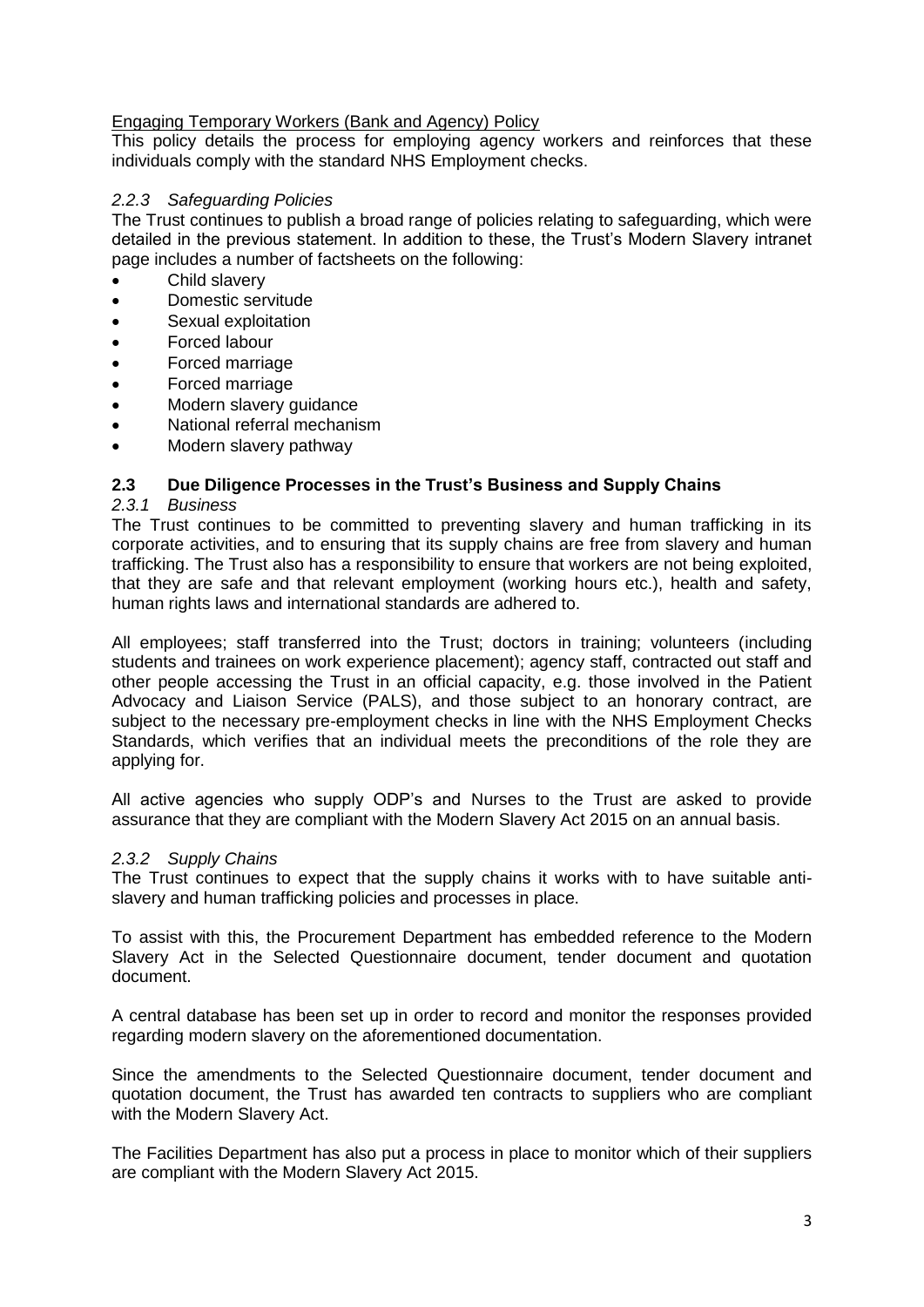Facilities have identified 30 suppliers, and out of these:

- 22 organisations have shared their modern slavery statement
- 6 organisations do not meet the requirement to produce an annual modern slavery statement (i.e. annual turnover is below £36m)
- 2 organisations have not yet provided their statement; however the Facilities team will continue to try and obtain these.

Transport services, which has recently moved under the Facilities department, will be included in the above process and therefore Facilities will report on these in the 2019/2020 statement.

# **2.4 Assessing and Managing Risks in our Business/Supply Chains**

In terms of assessing the risk of trafficking and slavery within our business and supply chains, as detailed in the sections above, the Trust has a number of measures in place to safeguard against these.

Within our business; we acknowledge that with over 7000 whole time equivalent staff and contact with circa 1 million patients per year (through outpatient appointments, inpatient stays, day cases, attendances at the Emergency Department and ward attendances), there will continue to be the risk of slavery and human trafficking.

However within the Trust's business the following will continue to safeguard the Trust against slavery and human trafficking:

- All staff are employed on employment contracts which comply with UK law.
- All employees including those transferred into the Trust and doctors in training; volunteers (including students and trainees on work experience); agency staff, contracted out staff and other people accessing the Trust in an official capacity, e.g. those involved in the Patient Advocacy and Liaison Service (PALS), and those subject to an honorary contract undergo pre-employment checks.
- All Trust staff undertake mandatory safeguarding training, which covers modern slavery. There are no current plans to undertake any standalone sessions focussing purely on modern slavery, but the eLearning packages are available should staff wish to refresh their knowledge in this subject.
- Across the Trust there are Safeguarding Champions, who provide individuals with an understanding of the fundamentals for good safeguarding (which includes modern slavery and human trafficking). The Safeguarding Champions ensure consistency of expertise in all teams, act as a role model in the workplace, provide information in order for staff to identify people at risk of harm and take action and ensure documentation is completed correctly, accurately, timely and forwarded to the right place.
- In December 2018, the Trust's Modern Day Slavery pathway was published on the Trust intranet.
- Staff have a number of avenues in which they can raise concerns, e.g. via the Freedom to Speak up Guardian etc.
- Within Patient Experience, any suspicion regarding modern slavery or trafficking is escalated to management and reported.

Within the Trust's supply chains, updates to the Selected Questionnaire document, tender document and quotation document to include reference to the Modern Slavery Act 2015, reduces the risk of the Trust using suppliers who are non-compliant.

There is a higher risk of non-compliance when goods and services are procured outside of the tendering process. However these are subject to the Purchase Order Version of the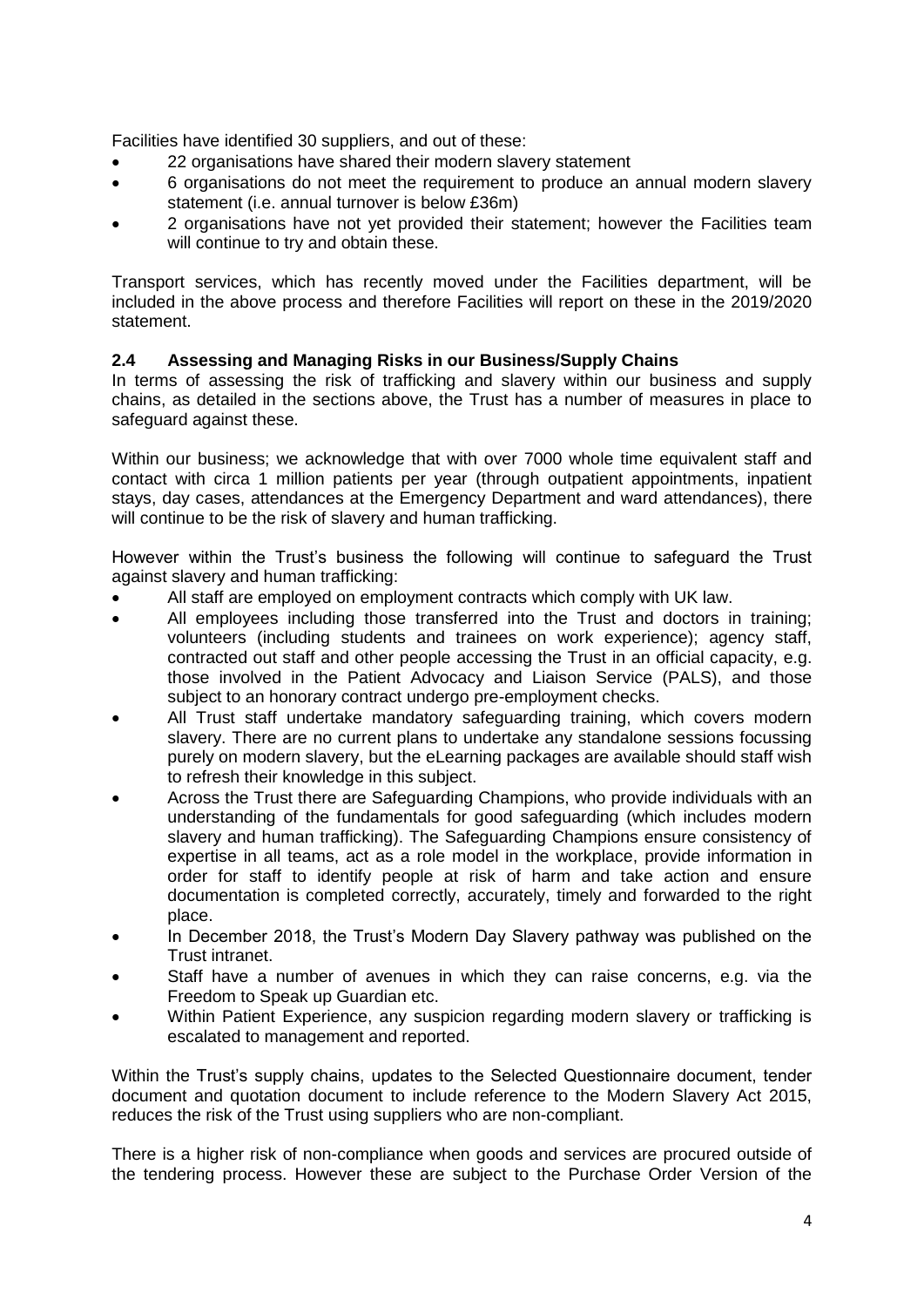Terms and Conditions for both goods and services (January 2018) Reference is made in the version to slavery although not specifically to the Act. No further update of the Terms and Conditions has been issued since January 2018. An extract is provided below:

- 1.1.1 it shall: (i) comply with all relevant Law and Guidance and shall use Good Industry Practice to ensure that there is no slavery or human trafficking in its supply chains; and (ii) notify the Authority immediately if it becomes aware of any actual or suspected incidents of slavery or human trafficking in its supply chains;
- 1.1.2 it shall at all times conduct its business in a manner that is consistent with any antislavery Policy of the Authority and shall provide to the Authority any reports or other information that the Authority may request as evidence of the Supplier's compliance with this Clause 10.1.22 and/or as may be requested or otherwise required by the Authority in accordance with its anti-slavery Policy;

The Trust will continue to review its major suppliers, with a view to obtaining their ongoing commitment to compliance with the Act.

# **2.5 Performance Indicators**

Compliance with the Trust's modern slavery agenda is measured via the following:

- All staff are required to complete mandatory safeguarding training (which includes modern slavery). As of March 2019, in excess of 90% of Trust staff are compliant with the required training.
- Relevant departments (e.g. Procurement, Facilities etc.) ask suppliers to provide assurance that they are compliant with the Modern Slavery Act 2015.
- All staff undergo the relevant pre-employment checks.
- Any modern slavery concerns are raised through the Trust's incident reporting system (DATIX) and referred to the Safeguarding Team for investigation. From 1 April 2018 to 31 March 2019, there were 5 referrals relating to modern slavery compared to 4 referrals in the previous year (1 April 2017 to 31 March 2018).

# **2.6 Training in Modern Slavery and Human Trafficking**

As stated in section 2.5, staff undertake modern slavery training as part of their mandatory Safeguarding training.

In addition, the Trust also provides a 'Modern Slavery and Human Trafficking' voluntary eLearning module to help frontline healthcare staff identify and support victims of human trafficking. Promotion of this additional training will take place as part of the awarenessraising programme (see Action Plan for timescales).

Modern Slavery is also embedded into other relevant training programmes including Recruitment and Selection.

The Trust's Modern Slavery Working Group also intends to run a modern slavery event in 2019 to further staff education and raise awareness.

# **3. Summary and Next Steps**

Since the requirement for organisations to produce an annual Modern Slavery Statement, the Trust has continued to demonstrate an ongoing commitment to preventing slavery and human trafficking in any part of our business or supply chains.

The Trust's Action Plan (in Appendix 2) details the steps that the Trust will take to continue to educate staff on the importance of preventing modern slavery and to meet the obligations under the national modern slavery agenda.